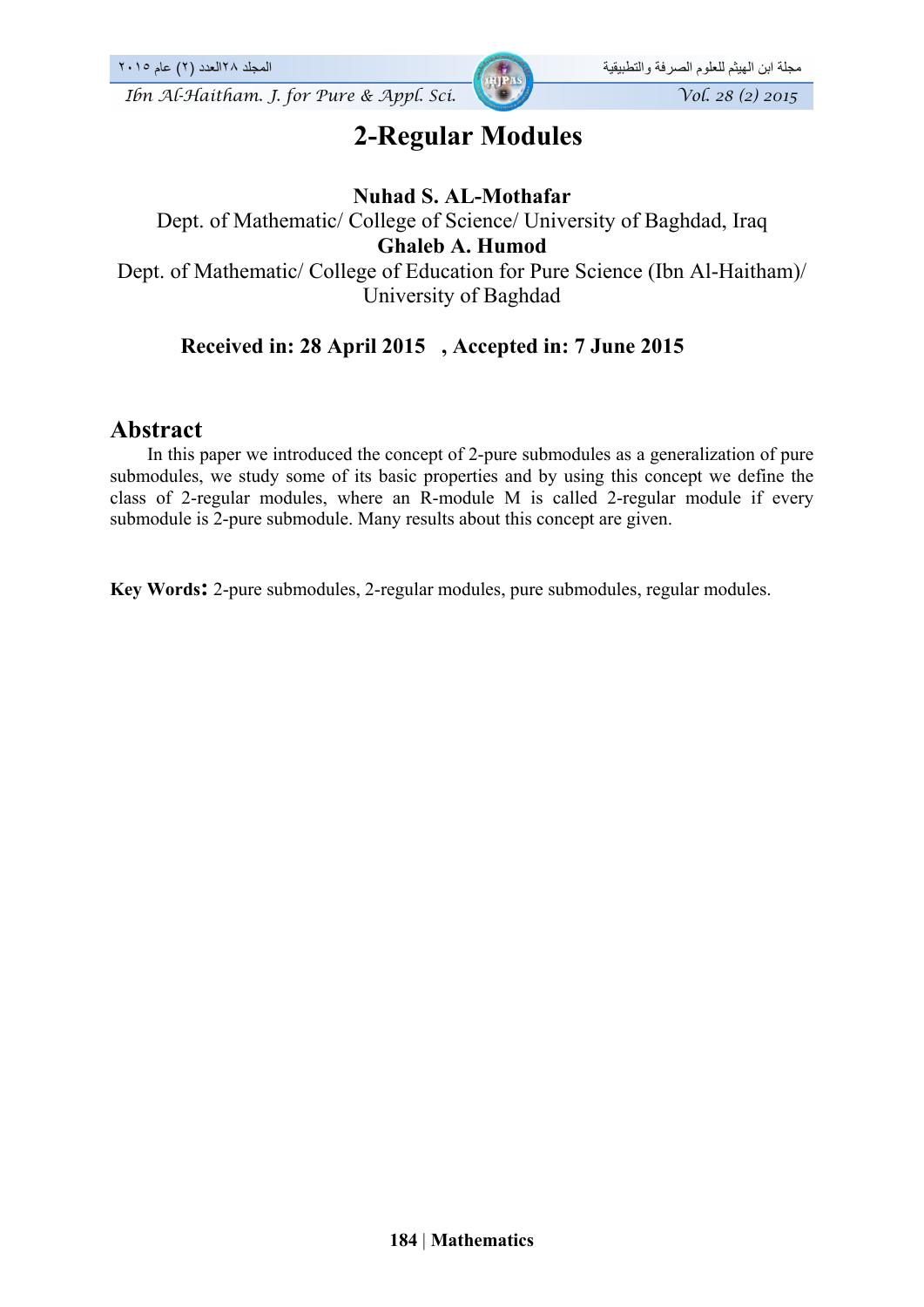## **Introduction**

 Throughout this paper, R denotes a commutative ring with identity and every R-module is a unitary. It is well-known that the pure submodules were given by several authors. For example [1] and [2].

## **Definition (0.1): [1]**

Let M be an R-module. A submodule N of M is called pure if the sequence  $0 \longrightarrow E \otimes N \longrightarrow E \otimes M$  is exact for every R-module E.

## **Proposition (0.2): [1]**

Let N be a submodule of M. The following statements are equivalent:

- **(1)** N is a pure submodule of M.
- **(2)** For each  $\frac{1}{2}$  $\sum_{i=1}^{n} r_{ji} m_i \in N$ ,  $r_{ji} \in R$ ,  $m_i \in M$ ,  $j = 1, 2, ..., k$ , there exists  $x_i \in N$ ,  $i = 1, 2, ..., n$  such

that 
$$
\sum_{i=1}^{n} r_{ji} m_i = \sum_{i=1}^{n} r_{ji} x_i
$$
 for each j.

**(3)**

### **Proposition (0.3): [2]**

Let N be an R-submodule of M. Consider the following statements:

- **(1)** N is a pure submodule of M.
- **(2)**  $N \cap IM = IN$  for each ideal I of R.
- **(3)**  $N \cap IM = IN$  for each finitely generated ideal I of R.
- **(4)**  $N \cap (r)M = (r)N$  for each principal ideal (r) of R.
- **(5)** N  $\cap$  rM = rN for each  $r \in R$ .

Then  $(1) \implies (2) \Leftrightarrow (3) \implies (4) \Leftrightarrow (5)$ . And if M is flat then  $(1) \Leftrightarrow (2)$ .

Notice that: Anderson was called the submodule N of M pure if it satisfies (2), see [3].

 Recall that an R-module M is called regular module if every submodule of M is pure [2]. M is called a Von Neumman regular module if every cyclic submodule of M is a direct summand of M, [4].

 This paper is structured in three sections. In section one we give a comprehensive study of 2-pure submodules. Some results are analogous to the properties of pure submodules. In section two, we study the concept of 2-regular modules. It is clear that every regular module is 2-regular, but the converse is not true (see Remarks and Examples (2.2)(1)). Section three is concerned with the direct sum of 2-regular modules. It is shown under certain condition, the direct sum of 2-regular modules is 2-regular (see corollary 3.3). Also we show that the 2 regular property of a module is inherited by its submodules (see Corollary 3.7). Other results are given in this section.

## **0- 2-Pure Submodules**

 In this section we introduce the concept of 2-pure submodules. We investigate the basic properties of this type of submodules, some of these properties are analogous to the properties of pure submodules.

## **Definition (1.1):**

 Let M be an R-module. A submodule N of M is called a **2-pure submodule** of M if for each ideal I of R,  $I^2M \cap N = I^2N$ .

#### **Remarks and Examples (1.2):**

**(1)** It is clear that every pure submodule is a 2-pure, but not the converse. For example: the submodule  $\{\overline{0},\overline{2}\}$ of the module  $Z_4$  as  $Z$ -module is 2-pure submodule since if  $I = 2Z$  is an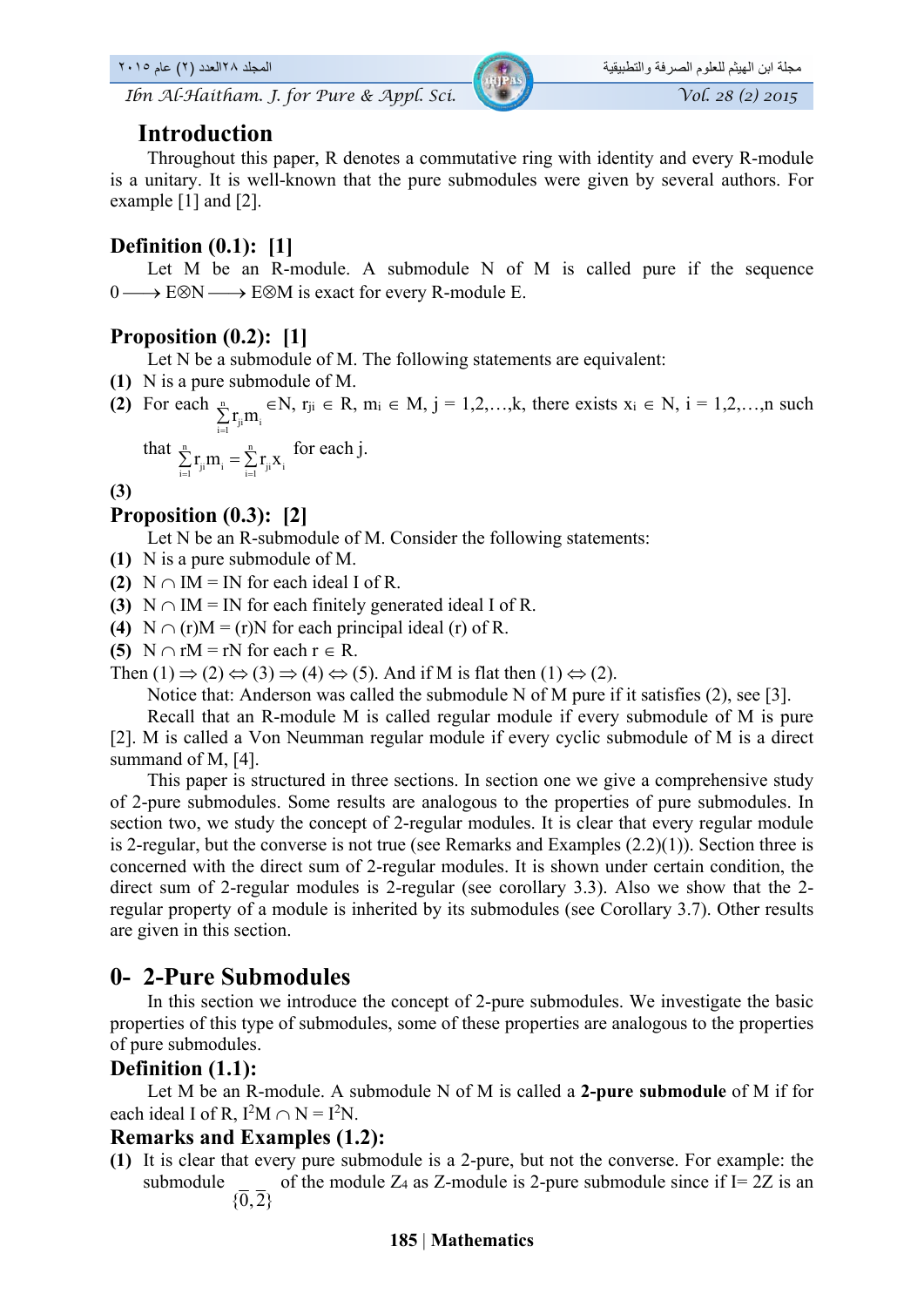مجلة ابن الـهيثم للعلوم الصرفة والتطبيقية المجلد ٢٠١٥ مجلة ابن الـهيثم للعلوم الصرفة والتطبيقية المجلد 10) عام<br>2015 Vol. 28 (2) 2015 المجلد 16n Al-Haitham. J. for Pure & Appl. Sci. *Ibn Al-Haitham. J. for Pure & Appl. Sci.* 

ideal of Z, then  $I^2Z_4 \cap$  ${0, 2}$  $=4Z_4\cap$  ${0,2} = {0}$ . On the other hand  $I^2$  ${0, 2}$  $=4$  ${0,2} = {0}$ . By the similar simple calculation one can easily to show that  $I^2Z_4 \cap$  ${0, 2}$  $= I<sup>2</sup>$  ${0, 2}$  for every ideal  $I = nZ$  of Z where n is any positive integer. Thus  ${0, 2}$  is a 2-pure submodule of Z<sub>4</sub> but is not pure since if I = 2Z, then IZ<sub>4</sub>  $\cap$  ${0, 2}$  $= 2Z_4 \cap$  $\{0, 2\}$  =  $\{0, 2\}$  and I  $= 2$ .

$$
\{\overline{0},\overline{2}\}\qquad \{\overline{0},\overline{2}\}=\{\overline{0}\}
$$

- **(2)** In any R-module M, the submodules M and {0} are always 2-pure submodules in M.
- **(3)** In the module Z as Z-module, the only 2-pure submodules are {0} and Z. To see this, for every submodule nZ of Z,  $n^2 = n^2 1 \in \langle n \rangle^2 Z \cap nZ$ , but  $n^2 \notin n^2(nZ) = n^3 Z$ .
- **(4)** Every nonzero cyclic submodule of the module Q as Z-module is a non 2-pure submodule.

#### **Proof:**

Let N be a cyclic submodule of Q as Z-module, generated by an element  $\frac{a}{x}$  where a and *b*

*b* are two nonzero elements in Z. If we take an ideal  $\leq n$  of Z where n is greater than one, then  $\langle n^2 \rangle \cdot \frac{a}{n} = \langle \frac{n^2 a}{n} \rangle \cdot$ 

$$
\frac{a}{b} < \frac{a}{b}
$$

Also,  $Q = \langle n^2 \rangle Q$ , because for any element  $\frac{c}{2}$ *d*  $\in Q$  we have  $\frac{c}{d} = \frac{c}{n^2 d} \cdot n^2$  $\frac{c}{d} = \frac{c}{n^2 d} \cdot n^2 \in \leq n^2 > Q$ , thus

Q=
$$
n^2>
$$
-Q. Therefore  $\langle n^2\rangle$ -Q $\cap \langle \frac{a}{b} \rangle$ = $\langle \frac{a}{b} \rangle$ , implies that  $\langle n^2\rangle$ -Q $\cap \langle \frac{a}{b} \rangle \neq \langle n^2\rangle$ - $\langle \frac{a}{b} \rangle$ .

**(5)** It is clear every direct summand is 2-pure since every direct summand is pure submodule, hence is a 2-pure submodule, but the converse is not true, for example: the submodule  $\{\overline{0}, \overline{3}, \overline{6}\}$ of the module Z<sub>9</sub> as Z-module. It is easily to check that  $1^2Z_9 \cap$  $\{\overline{0},\overline{3},\overline{6}\}$  $= I^2$ 

 $\{0, 3, 6\}$  for each I of Z. So,  $\{0, 3, 6\}$ is 2-pure in Z9 but not pure and hence not direct

summand. Since if we take I = 3Z, then IZ9 
$$
\cap
$$
  $\{0,\overline{3},\overline{6}\}$  =  $\{0,\overline{3},\overline{6}\}$  and I $\{0,\overline{3},\overline{6}\}$  =  $\{0\}$ .

**(6)** Let N be a 2-pure submodule of M such that  $N \cong K$  for some submodule K of M, then K may not be a 2-pure. For example: consider the module Z as Z-module. Let  $N = Z$  and  $K = 2Z$ . It is clear  $Z \cong 2Z$  but 2Z is not 2-pure in Z.

The following propositions give some properties of 2-pure submodules.

## **Proposition (1.3):**

 Let M be an R-module and N be a 2-pure submodule of M. If A is a 2-pure submodule in N, then A is a 2-pure submodule in M.

#### **Proof:**

Let I be an ideal of R. Since N is a 2-pure submodule in M and A is a 2-pure submodule in N, then  $I^2M \cap N = I^2N$  and  $I^2N \cap A = I^2A$ . But  $A \subseteq N$ , implies  $I^2A = I^2N \cap A =$  $(I^2M \cap N) \cap A = I^2M \cap (N \cap A) = I^2M \cap A$ .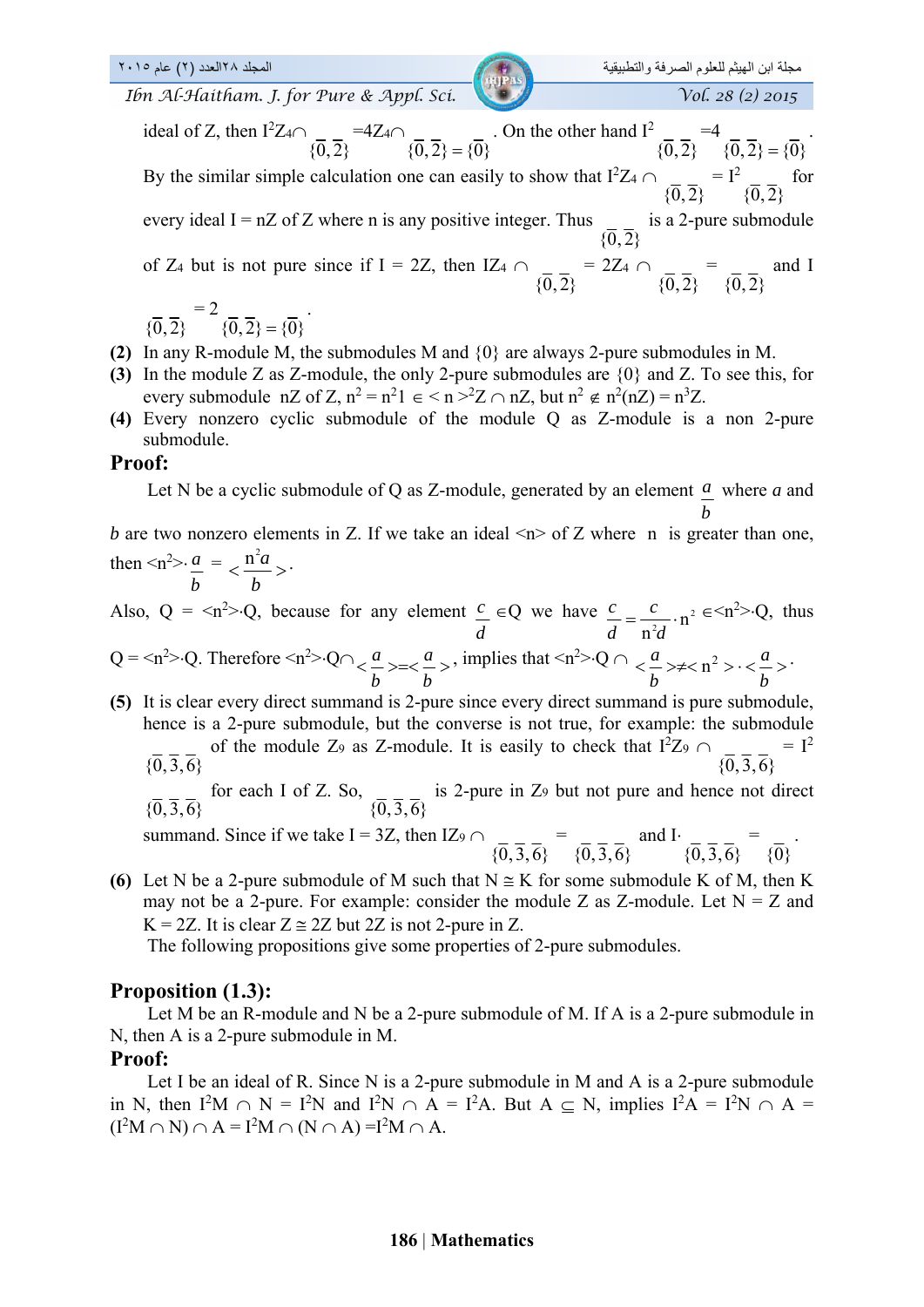*Ibn Al-Haitham. J. for Pure & Appl. Sci.* Vol. 28 (2) 2015

#### **Proposition (1.4):**

 Let M be an R-module and N is a 2-pure submodule of M. If A is a submodule of M containing N, then N is a 2-pure submodule in A.

#### **Proof:**

Let I be an ideal of R. Since N is a 2-pure submodule in M, hence  $I^2M \cap N = I^2N$  and since  $N \subseteq A \subseteq M$  implies  $I^2A \cap N = (I^2A \cap I^2M) \cap N = I^2A \cap (I^2M \cap N) = I^2A \cap I^2N = I^2N$ .

#### **Proposition (1.5):**

 Let M be an R-module and N is a 2-pure submodule of M. If H is a submodule of N, then  $\overline{N}$  is a 2-pure submodule in  $\overline{M}$ . H

$$
\mathbf{H} \\
$$

$$
f_{\rm{max}}
$$

### **Proof:**

Let I be an ideal of R. Since  $I^2(\frac{M}{H}) \cap \frac{N}{H} = \frac{I^2M + H}{H} \cap \frac{N}{H}$  $(I^2M + H) \cap N$ H  $=\frac{(I^2M+H)\cap}{I}$  $(I^2M \cap N) + (H \cap N)$ H  $=\frac{(1^2M \cap N) + (H \cap N)}{N}$  by Modular law  $I^2N+H$  $= I^2(\frac{N}{H})$ H  $=\frac{I^2N+1}{I}$ 

 Recall that a ring R is called an arithmetical ring if every finitely generated ideal of R is a multiplication ideal, where an ideal I of R is called a multiplication ideal if every ideal  $J \subset I$ there exists an ideal K of R such that  $J = IK$ , see [5].

 The following proposition gives a characterization of 2-pure submodules of modules over some classes of rings. First let us state the following theorem, which can be found in [6].

#### **Theorem (1.6):**

Let  $I = (a_1, a_2, \ldots, a_n)$  be a multiplication ideal in the ring R. Then for each positive integer k,  $(a_1, a_2, ..., a_n)^k = (a_1^k, a_2^k, ..., a_n^k)$ .

**Proof:** see [6].

#### **Proposition (1.7):**

Let M be a module over arithmetical ring R. The following statements are equivalent:

- **(1)** N is a 2-pure submodule of M.
- **(2)** For each  $\sum_{i=1}^{n} r_{ij}^2 x_i \in N$ ,  $r_{ij} \in R$ ,  $x_i \in M$ ,  $j = 1, 2, ..., m$ , there exists  $x'_i \in N$ ,  $i = 1, 2, ..., n$  such that  $\sum_{i=1}^{n} r_{ij}^2 x_i = \sum_{i=1}^{n} r_{ij}^2 x'_i$  for each j.

#### **Proof:**

(1)  $\Rightarrow$  (2) Assume that N is a 2-pure submodule of M, let  $y_i = \sum_{i=1}^{n} r_{ij}^2 x_i \in N$  for any finite sets,  ${x_i}_{i=1}^n$  in M,  ${y_j}_{j=1}^m$  in N and  ${r_{ij}}$  in R where  $i = 1,2,...,n$ ,  $j = 1,2,...,m$ . Let I be an ideal of R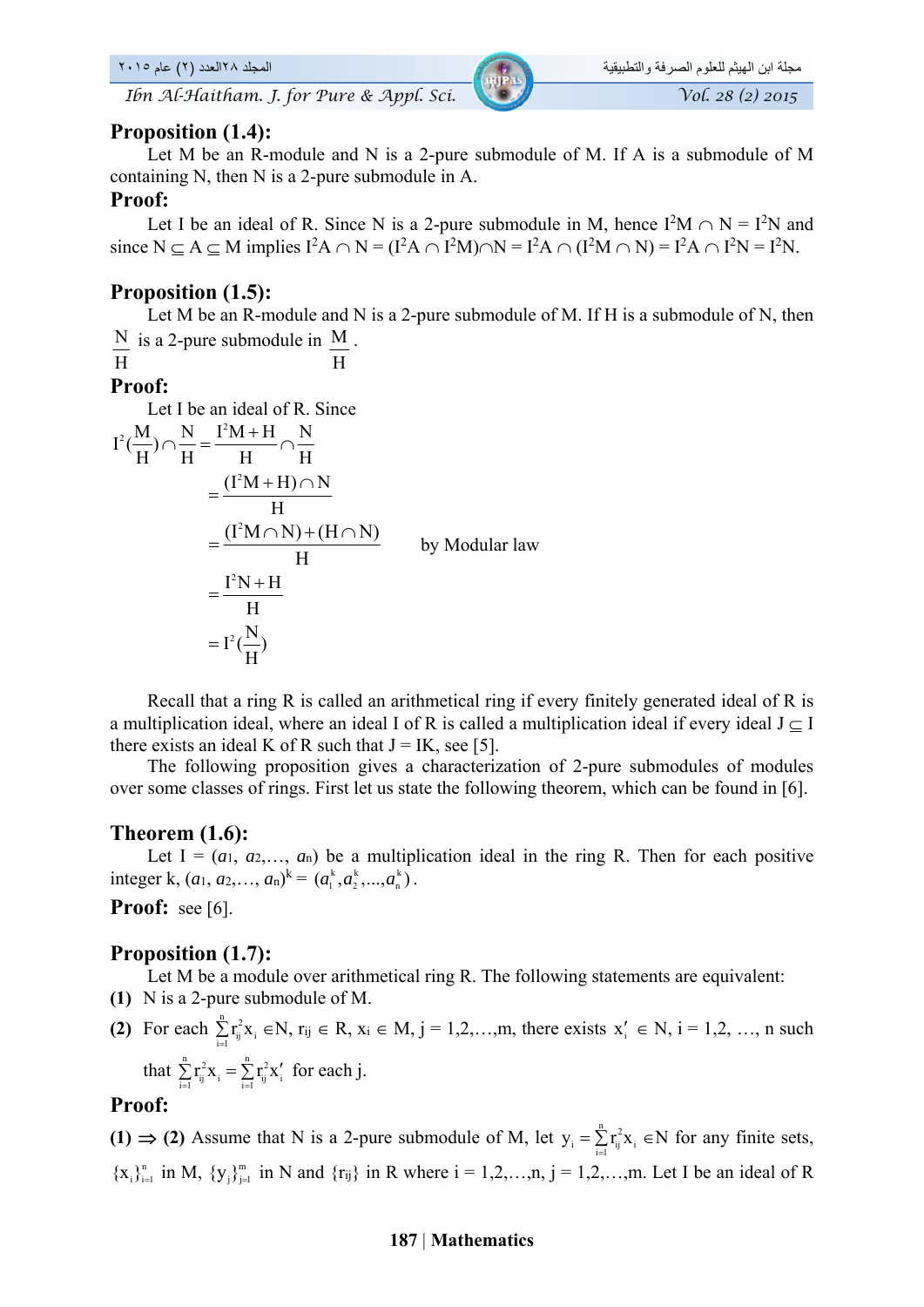مجلة ابن الهيثم للعلوم الصرفة والتطبيقية المجلد ٢٠١٥ عام ٢٠١٥ عام ٢٠١٥<br>The Al-Haitham, J. for Pure & Appl. Sci. مجلس 198 مجموع المجلد 1. The Al-Haitham, J. for Pure & Appl. Sci *Ibn Al-Haitham. J. for Pure & Appl. Sci.* 

generated by the finite set  $\{r_{1j}, r_{2j}, \ldots, r_{nj}\}\$ , then  $r_{ij} \in I$  and  $r_{ij}^2 \in I^2$  imply  $r_{ij}^2 x_i \in I^2M$ . Thus  $\frac{n}{2}$   $\frac{2}{2}$  $y_j = \sum_{i=1}^{n} r_{ij}^2 x_i \in I^2M$ , therefore  $y_j \in I^2M \cap N$ . But  $I^2M \cap N = I^2N$ , implies  $y_i \in I^2N$ . Since R is arithmetical ring, hence by theorem (1.6),  $I^2 = (r_{i,j}^2, r_{i,j}^2, ..., r_{nj}^2)$ . Therefore  $y_j = \sum_{i=1}^n r_{ij}^2 x'_i$  for some  $x'_i \in N$ .

(2)  $\Rightarrow$  (1) Let N be any submodule of M. Let  $y_j \in I^2M \cap N$ ,  $y_j = \sum_{i=1}^n r_{ij}^2 x_i$  where  $\{x_i\}_{i=1}^n \subseteq M$ ,  ${y_i}_{j=1}^m \subseteq N$ ,  $i = 1, 2, ..., n$ ,  $j = 1, 2, ..., m$ . Therefore by hypothesis, there exists  $x'_i \in N$  such that  $\frac{n}{2}$   $\frac{n}{2}$   $\frac{n}{2}$   $\frac{n}{2}$  $y_j = \sum_{i=1}^{n} r_{ij}^2 x_i = \sum_{i=1}^{n} r_{ij}^2 x_i' \in I^2N$  implies  $y_j \in I^2N$ . Then  $I^2M \cap N \subseteq I^2N$ . The reverse inclusion is clear. Thus  $I^2M \cap N = I^2N$ , and hence N is a 2-pure submodule of M.

## **1- 2-Regular Modules**

In this section, we introduce and study the class of 2-regular modules.

## **Definition (2.1):**

An R-module M is called **2-regular module** if every submodule of M is 2-pure.

## **Remarks and Examples (2.2):**

**(1)** It is clear that the following implications hold:

Von Neumman regular  $\Rightarrow$  regular  $\Rightarrow$  2-regular

But non of these implications is reversible. For example: the module Z4 as Z-module is 2-regular since every submodule of  $Z_4$  is 2-pure submodule in  $Z_4$ , but  $Z_4$  is not regular since the submodule  $\{\overline{0},\overline{2}\}$ of  $Z_4$  is not pure, see remark and example  $(1.2)(1)$ .

**(2)** The modules Z and Q as Z-modules are not 2-regular modules, see remarks and examples  $(1.2)(3)$ , and  $(4)$ .

 The following theorem shows that the cyclic 2-pure submodules is enough to make the module be 2-regular.

## **Theorem (2.3):**

Let M be an R-module. The following statements are equivalent:

- **(1)** M is 2-regular module.
- **(2)** Every cyclic submodule of M is 2-pure submodule of M.
- **(3)** Every finitely generated submodule of M is 2-pure submodule.
- **(4)** Every submodule of M is a 2-pure submodule of M.

#### **Proof:**

 $(1) \Rightarrow (2)$  it follows by definition  $(2.1)$ .

 $(2) \Rightarrow (1)$  Assume that every cyclic submodule of M is 2-pure. Let N be a submmodule of M and I is an ideal of R. Let  $x \in I^2M \cap N$  implies  $x \in I^2M$  and  $x \in N$ . Therefore  $x \in I^2M \cap \langle x \rangle = I^2 \langle x \rangle \subseteq I^2 N.$ 

- **(1)**  $\Rightarrow$  (3) It follows by definition (2.1), and the proof of (2)  $\Rightarrow$  (1).
- $(3) \Rightarrow (2)$  It is clear.
- $(1) \Rightarrow (4)$  It follows by definition  $(2.1)$ .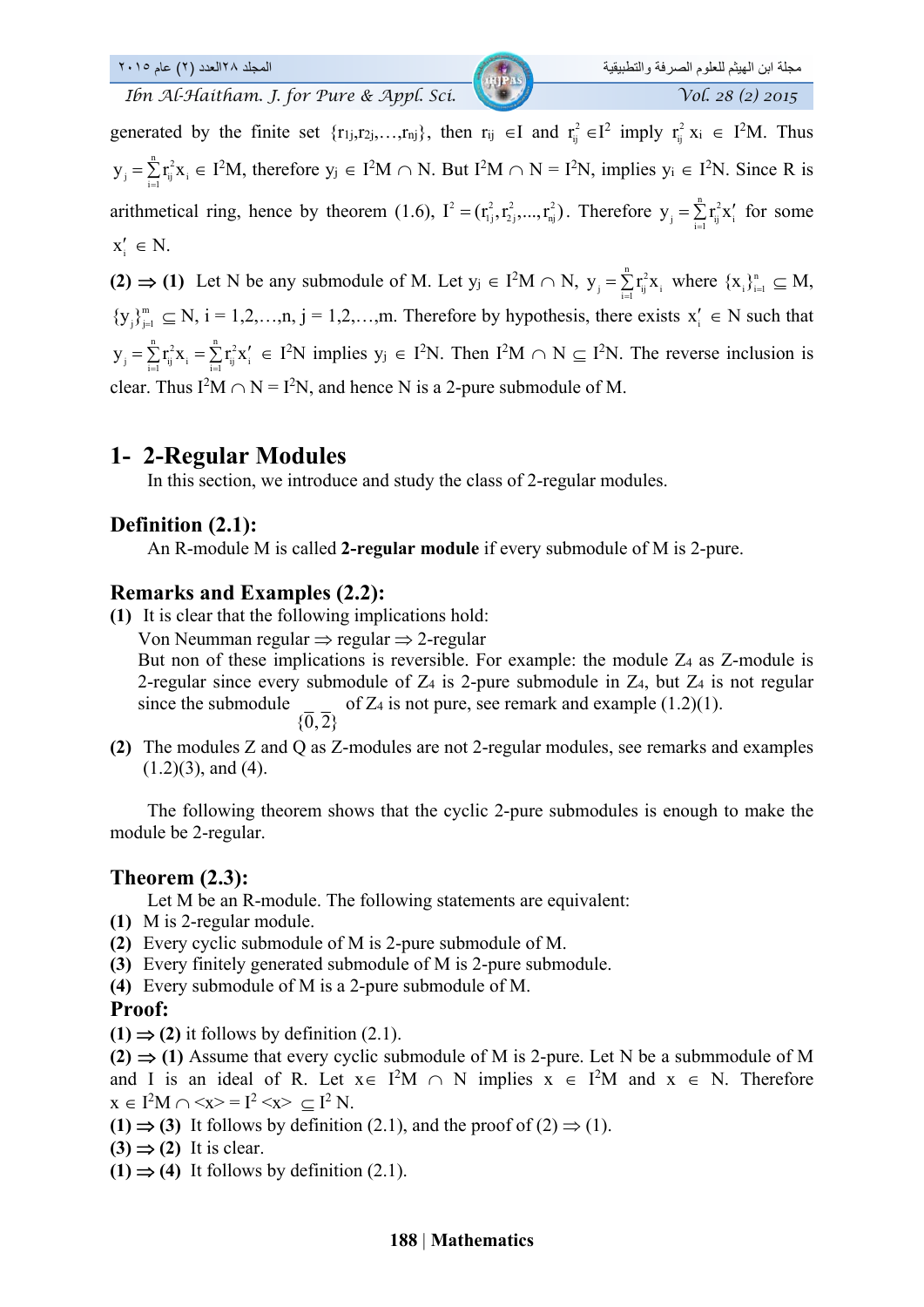## **2- The Direct Sum of 2-Regular Modules-Basic Results**

 In this section, we study the direct sum and the epimorphic image of 2-regular module; various properties of 2-regular modules are discussed and illustrated.

We start with the following proposition.

 The following proposition shows that the factor module of a 2-regular module is also 2-regular module.

## **Proposition (3.1):**

Let M be an R-module. Then M is a 2-regular if and only if  $M$ N is 2-regular for every

submodule N of M.

#### **Proof:**

 $(\Rightarrow)$  Let N be a submodule of M and K is any submodule of M containing N. Since M is 2-regular then K is 2-pure in M. Thus  $\overline{K}$ N is 2-pure in  $M$ N by proposition (1.5), therefore  $\overline{M}$ N

is 2-regular.

 $(\Leftarrow)$  It is easily by taking N = 0.

 Now, we have several consequences of the proposition (3.1), the first result shows that the epimorphic image of 2-regular module is 2-regular.

## **Corollary (3.2):**

Let M and M' be R-modules and  $f: M \longrightarrow M'$  be an R-epimorphism. If M is 2-regular module then M' is 2-regular.

**Proof:** Since  $f:\mathbb{M}\longrightarrow\mathbb{M}$  is an R-epimorphism and M is 2-regular. Then  $\frac{M}{\ker f}$  is 2-regular

module by proposition (3.1).But  $\frac{M}{\text{ker } f} \cong M'$  by the first isomorphism theorem. Therefore M' is

2-regular.

## **Corollary (3.3):**

Let M<sub>1</sub> and M<sub>2</sub> be R-modules. If M =  $M_1 \oplus M_2$  is 2-regular R-module, then M<sub>1</sub> and M<sub>2</sub> are 2-regular R-modules. The converse is true provided ann  $(M_1)$  + ann  $(M_2)$  = R. The following statements are equivalent:

#### **Proof:**

For the first assertion, assume that  $M = M_1 \oplus M_2$  is 2-regular R-module. Let  $\rho$ . M<sub>i</sub> be the natural projective map of M onto M<sub>i</sub> for each  $i = 1, 2$ . Since  $\rho_i$  is an R-epimorphism then the epimorphic image of M is 2-regular, implies that Mi is 2-regular. Conversely, assume  $M_1$  and  $M_2$  are 2-regular R-modules and  $M = M_1 \oplus M_2$ . Let be

a submodule of  $M = M_1 \oplus M_2$ . Since ann $(M_1) + am_1(M_2) = R$  then by the same way of the proof of [7,prop.(4.2),CH.1],  $N = N_1 \oplus N_2$  where  $N_1$  is a submodule in  $M_1$  and  $N_2$  is a submodule in M<sub>2</sub>. Let I be an ideal of R. To show  $I^2M \cap N = I^2N$ . Since  $I^2M_1 \cap N_1 = I^2N_1$  and  $I^2M_2 \cap N_2 = I^2N_2$  implies that  $(I^2M_1 \cap N_1) \oplus (I^2M_2 \cap N_2) = I^2N_1 \oplus I^2N_2$ . Then  $(I^2M_1 \oplus I^2M_1) \cap I^2M_2$  $(N_1 \oplus N_2) = I^2(N_1 \oplus N_2)$ , therefore M is 2-regular module.

The proof of the following result is similar to that of corollary (3.3).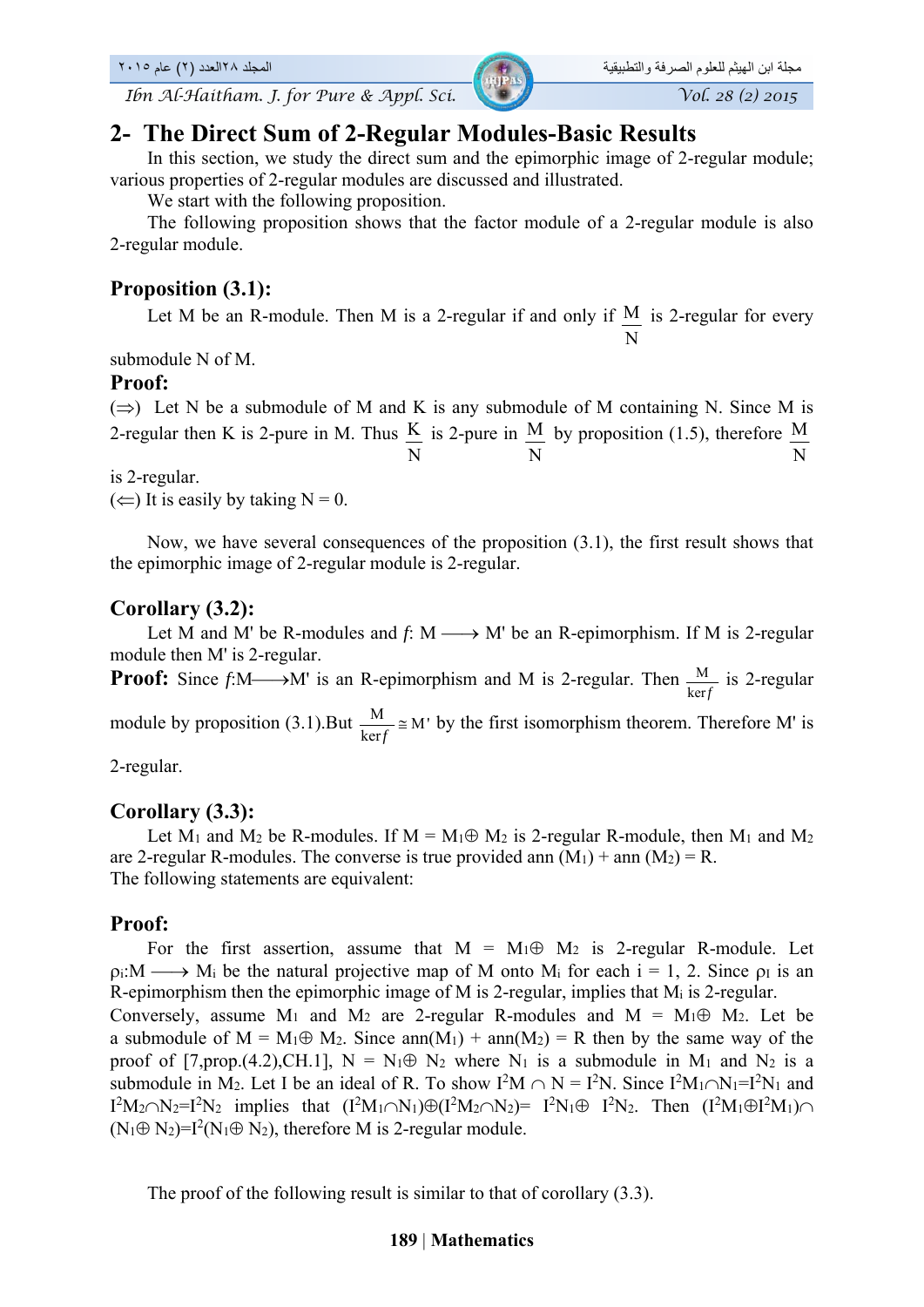*Ibn Al-Haitham. J. for Pure & Appl. Sci. Vol. 28 (2) 2015* 

### **Corollary (3.4):**

Let  $M_1$  and  $M_2$  be R-modules. If  $N_1$  is a 2-pure submodule in  $M_1$  and  $N_2$  is a 2-pure submodule in M<sub>2</sub>, then N<sub>1</sub> $\oplus$  N<sub>2</sub> is a 2-pure submodule in M<sub>1</sub> $\oplus$  M<sub>2</sub>.

## **Corollary (3.5):**

Let M<sub>1</sub> and M<sub>2</sub> be R-modules and M<sub>1</sub> $\oplus$  M<sub>2</sub> is 2-regular R-module, then M<sub>1</sub>+M<sub>2</sub> is 2-regular.

## **Proof:**

Define  $f: M_1 \oplus M_2 \longrightarrow M_1 + M_2$  by  $f(m_1, m_2) = m_1 + m_2$ . It is easily to check that *f* is an epimorphism. Since  $M_1 \oplus M_2$  is 2-regular, thus the epimorphic image of  $M_1 \oplus M_2$  is 2-regular by corollary (3.2). Therefore  $M_1+M_2$  is 2-regular.

## **Corollary (3.6):**

Let M<sub>1</sub> and M<sub>2</sub> be 2-regular R-modules such that ann  $(M_1)$  + ann  $(M_2)$  = R, then  $M_1+M_2$ is a 2-regular R-module.

### **Proof:**

Since M<sub>1</sub> and M<sub>2</sub> are 2-regular R-modules then M<sub>1</sub> $\oplus$  M<sub>2</sub> is 2-regular by corollary (3.3) implies that  $M_1+M_2$  is a 2-regular by corollary (3.5).

 The following result shows that every submodule of a 2-regular module inherits the 2-regular property.

## **Corollary (3.7):**

Every submodule of a 2-regular module is a 2-regular module.

## **Proof:**

Let N be a submodule of a 2-regular R-module M. To show that N is 2-regular R-module. Let K be a submodule in N and I is an ideal of R. Thus we have:

 $I^2N \cap K = (I^2)$ since  $N$  is 2-pure in M  $= I<sup>2</sup>M \cap (N \cap K)$  $= I^2M \cap K$  $= I^2K$ since K is 2-pure in  $M$ Therefore K is 2-pure in N implies N is 2-regular.

We end this paper by the following remark.

## **Remark (3.8):**

 If all proper submodules of an R-module M are 2-regular then M may not be 2-regular, for example: the module Z<sub>8</sub> as Z-module is not 2-regular. Since  $\langle \overline{4} \rangle$  is not 2-pure submodule of Z<sub>8</sub> because  $2^2 \cdot Z_8 \cap \langle \overline{4} \rangle = \langle \overline{4} \rangle$  but  $2^2 \cdot \langle \overline{4} \rangle = \langle \overline{0} \rangle$ , while every proper submodule of Z<sub>8</sub> is 2-regular, since  $\langle \overline{2} \rangle \cong Z_4$  and  $\langle \overline{4} \rangle \cong Z_2$  are 2-regular modules.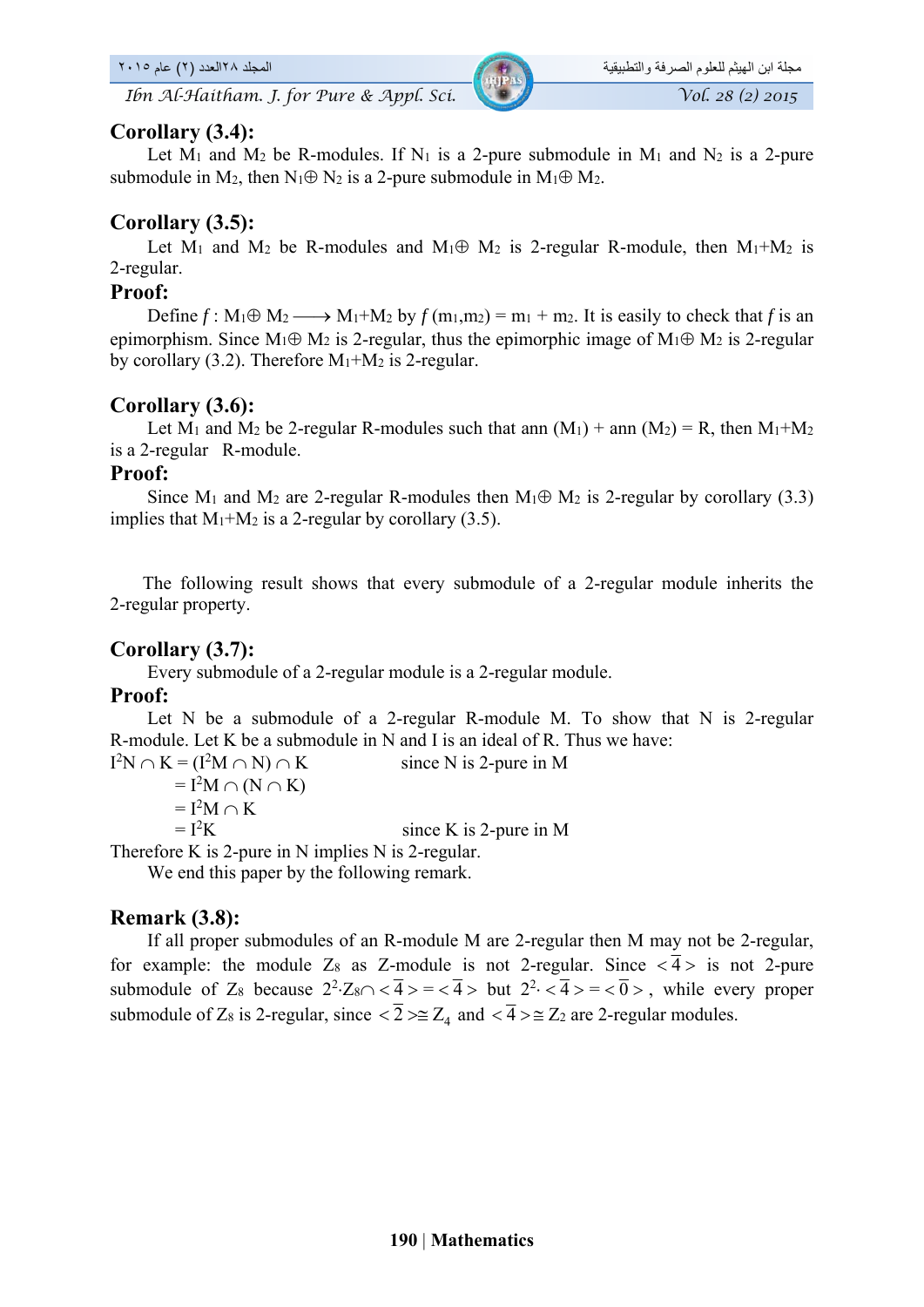#### مجلة ابن الھيثم للعلوم الصرفة والتطبيقية المجلد ٢٨العدد (٢) عام ٢٠١٥

## **References**

- 1. Rotman, J.J., (1979), An Introduction to Homological Algebra, Academic Press, New York.
- 2. Fieldhous, D.J., (1969), Pure Theories, Math.Ann., 184, 1-18.
- 3. Anderson, F.W. and Fuller, K.R., (1992), Rings and Categories of Modules, Springer Verlag, New York.
- 4. Kasch, F., (1982), Modules and Rings, Academic Press, New York.
- 5. Larsen, M.D. and McCarthy, P.J., (1971), Multiplicative Theory of Ideals, Academic Press, New York.
- 6. Naoum, A.G. and Majid, M.Balboul, (1985), On Finitely Generated Multiplication Ideals in Commutative Rings, Beitrage Zur Algebra and Geometric, 19, 75-82.
- 7. Abbas, M.S., (1991), On Fully Stable Module, Ph.D.Thesis, University of Baghdad.